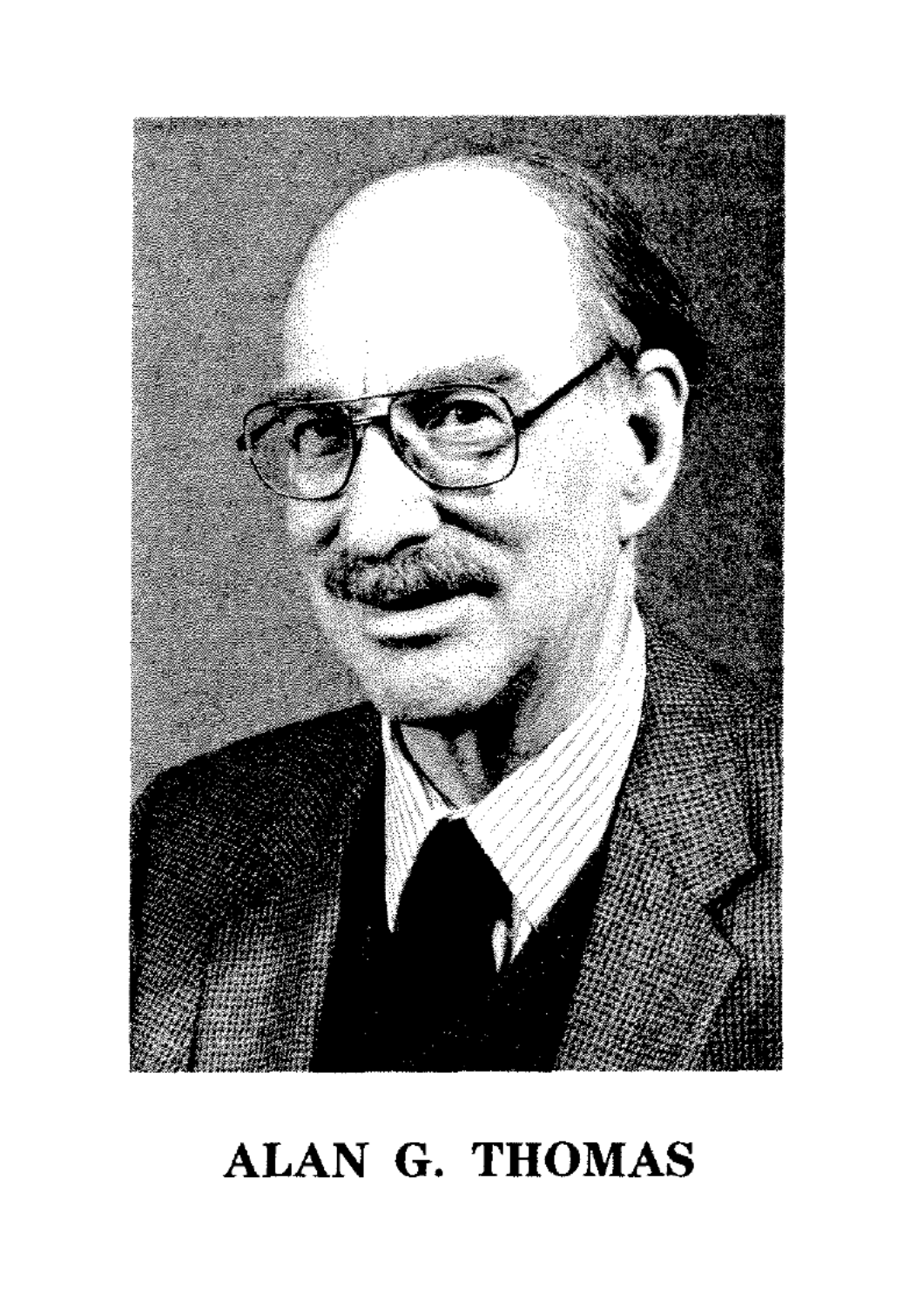**Alan Thomas (1927 – 2019)** was a physicist through and through, starting with a Physics degree from the University of Oxford and taking up a job in physics of rubber at the British Rubber Producer's Research Association in 1948, where he stayed until "retiring" in 1987 from a very distinguished career as leader of the Applied Physics Group. But he continued working part time for some years, and kept close ties with TARRC and former TARRC staff to his last days, collaborating in new research areas. From 1974 he contributed original ideas as a visiting Professor to rubber research at Queen Mary University of London, and thus to many successful PhD projects, until recently.

He had been attracted to the Rubber Research Association during his interview, finding its staff enthusiastically engaged in a great variety of research activities, happy to show him intriguing phenomena which they were striving to understand, eagerly following a broad and open remit. His first task was to check the proofs of L R G Treloar's *The Physics of Rubber Elasticity* (published 1949) which, he said, was the perfect grounding for his career. He was assigned to work on the strength of rubber under R S Rivlin, who suggested he could start by checking the applicability of the energetics approach, developed by Griffith for fracture of glass, to fracture of rubber. Contrary to Rivlin's expectation, it turned out that the energetics approach, known also as Fracture Mechanics, could be generalised and made applicable to rubber, providing a unifying measure of strength, independent of test piece geometry. The complexity of finite strain elasticity theory called for experimental determination of the energy release rate, except for a few ingeniously devised test pieces for which it could be calculated. This was published in a seminal paper, Rupture of Rubber Part I, *J Polym Sci*, 1953, **10,** 291-318. Many more related papers swiftly followed, all making significant original advances – whether new test pieces for which the energy release rate could be simply calculated, anticipation in Part 2 (1955) of the J-integral of Rice, or significant insights into material fracture behaviour in response to the magnitude or time-variation of the energy release rate. Many fracture mechanics authorities knew only of its application to infinitesimal strain elastic materials, and remained ignorant of Alan's early achievement for materials with finite elastic strain capability and hysteresis, some even asserting that this couldn't be done.

The success of the work on fracture was marked by a seminar on rubber fracture entitled "50 Not Out" in 2003 at TARRC, as BRPRA had become, organised by Dr Graham Lake and Dr Keith Fuller. Ronald Rivlin and Alan Thomas both gave presentations at this meeting, as also did many much younger people.

But Alan's interest and capability extended much wider than fracture, the subject for which he is best known. Other notable areas were mechanics of rubber-metal laminates (his work being a key contribution towards the winning by the Malaysian Rubber Research Association in 1990 of the Prince Philip Award for Polymers in the Service of Mankind, for its development and successful launch of rubber-steel laminated earthquake isolation bearings), abrasion, migration of soluble materials in rubber, non-linear and finite strain elasticity and viscoelasticity. He would become intrigued by any issue – not always within rubber science - that he felt might be amenable to a quantitative theoretical treatment, and could readily generate such theory, without recourse to checking literature for ideas on how to tackle the problem. His aim was to capture the essence of the phenomenon in a quantitative theory, and quickly proceed to comparison of theory and experiment, without becoming distracted by theoretical refinement or unjustified complexity as an end in itself, until it was clear that such might be needed to achieve agreement with experiment. This ensured that theory was quickly in place to guide experiments, and the two proceeded hand in hand, quickly delivering insight and practical design methodology.